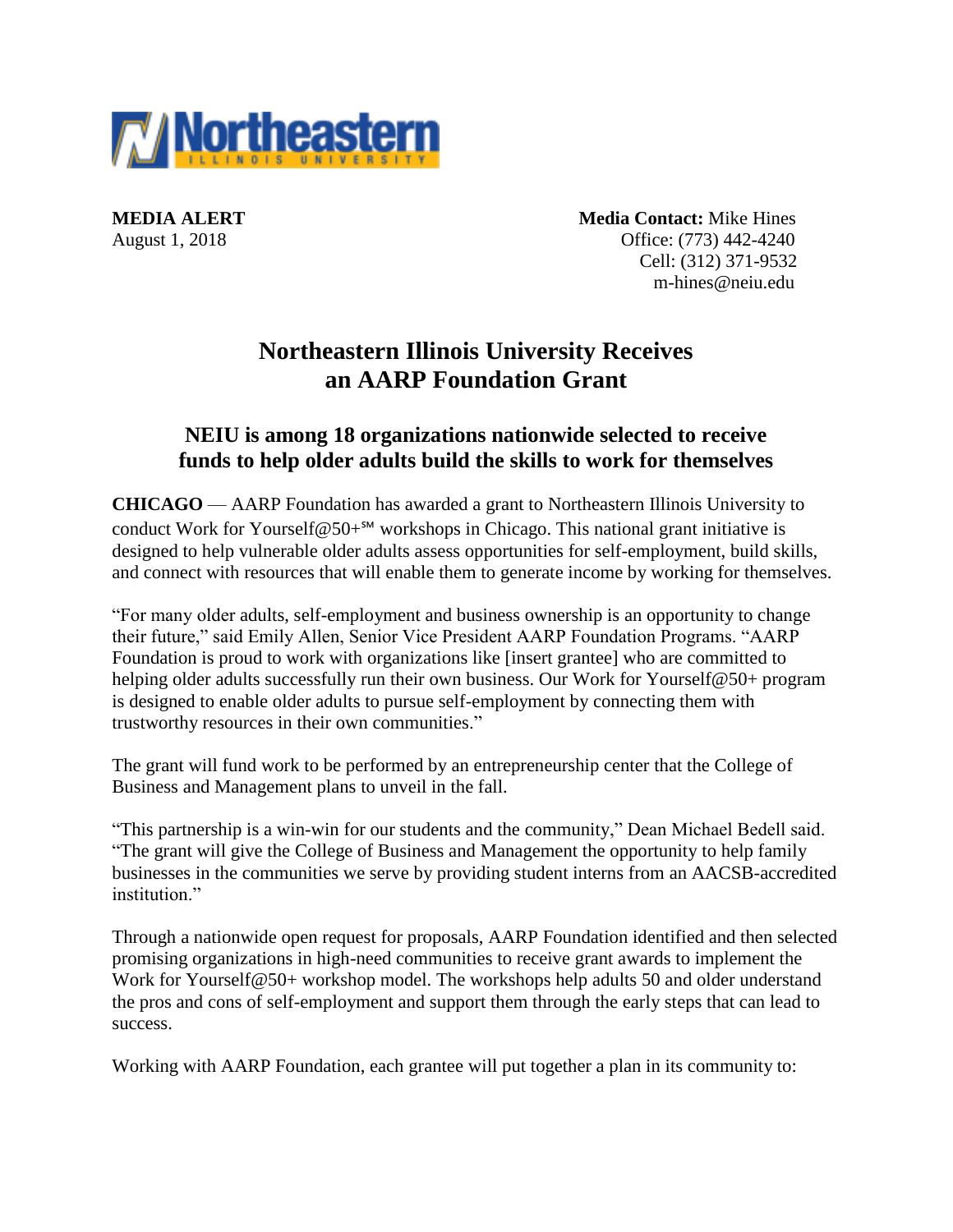- Publicize Work for Yourself@50+ resources and workshops to potential entrepreneurs
- Host and facilitate a 90-minute introductory workshop, designed by AARP Foundation, to walk participants through the Work for Yourself@50+ materials
- Connect program participants with local, accessible resources to help them take action on their income-generation plans

"I am thrilled that this grant directly speaks to our University's mission to serve a diverse community," Northeastern President Gloria J. Gibson said. "Diversity is more than just numbers, and this program will put theory into practice with real outcomes for our students and Chicago families."

In addition to receiving grant funds, grantees will also participate in a community of practice and regular assessment to help build a body of knowledge about effective older-adult services and programs.

"As an alumna of Northeastern Illinois University, I'm always proud of my alma mater's commitment to public service," said Chicago Ald. Margaret Laurino, whose ward encompasses Northeastern's Main Campus. "This program will continue that tradition of service by providing older adults with the tools to follow their entrepreneurial dreams."

Creating and owning a business has long been heralded as a path to financial success and economic mobility; older adults, however, face unique hurdles when re-entering the workforce in a nontraditional capacity. AARP Foundation's investment in these grantees seeks to improve the lives of vulnerable populations by supporting and advancing effective solutions.

"We are working closely with the community to develop workshops that will best serve the community," Northeastern Entrepreneurship Instructor Marge Johnsson said. "These workshops will draw on the collective expertise of the Northeastern faculty and our friends and partners in Chicago's dynamic business community."

To learn more about the Work for Yourself@50+ initiative, please visit aarpfoundation.org/workforyourself or call 1-800-339-5617 to receive a free toolkit and sign up for a local workshop.

## **# # #**

### **ABOUT AARP FOUNDATION**

AARP Foundation works to ensure that low-income older adults have nutritious food, affordable housing, a steady income, and strong and sustaining social bonds. We collaborate with individuals and organizations who share our commitment to innovation and our passion for problem-solving. Supported by vigorous legal advocacy, we create and advance effective solutions that help struggling older adults transform their lives. AARP Foundation is the affiliated charity of AARP.